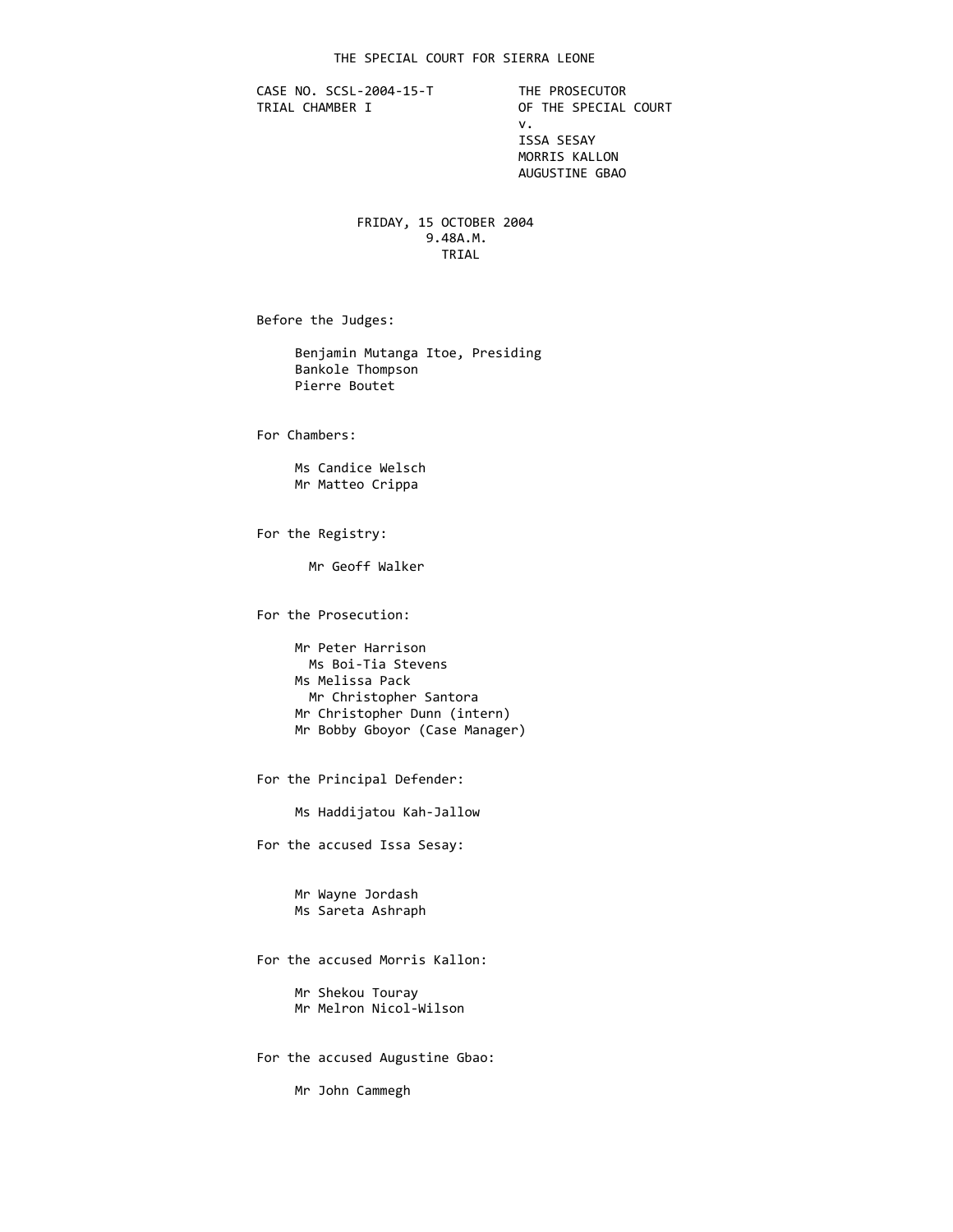|             | 1  | Friday, 15 October 2004                                          |
|-------------|----|------------------------------------------------------------------|
|             | 2  | [The accused Sesay and Kallon entered court]                     |
|             | 3  | [The accused Gbao not present]                                   |
|             | 4  | [Upon commencing at 9.48 a.m.]                                   |
| 09:39:03    | 5  | [Open session]                                                   |
|             | 6  | Good morning, learned counsel. Are we --<br>PRESIDING JUDGE:     |
|             | 7  | yes, Mr Harrison, do you have --                                 |
|             | 8  | MR HARRISON: The Prosecution wishes to inform the Court that     |
|             | 9  | the current witness TF1-167 is not present in court and          |
| 09:44:18 10 |    | is not going to be present today. The circumstances of           |
|             | 11 | his non-attendance are not known with any clarity by the         |
|             | 12 | Prosecution. There has been no communication by anyone           |
|             | 13 | in the Prosecution office with the witness. However, the         |
|             | 14 | representative from witness management is here, and              |
| 09:44:40 15 |    | should the Court wish to hear from him, he may able to           |
|             | 16 | advise the Court as to those circumstances.                      |
|             | 17 | What the Prosecution can inform the Court of this                |
|             | 18 | morning is that two other witnesses are available to             |
|             | 19 | testify today. Those two witnesses are TF1-197 and               |
| 09:45:05 20 |    | TF1-355. The first of those witnesses, TF1-197, is               |
|             | 21 | present, the Prosecution is able to tender that witness          |
|             | 22 | and wishes to do so today to give their evidence.                |
|             | 23 | The other request that is being made by the                      |
|             | 24 | Prosecution is that the Prosecution be allowed until             |
| 09:45:30 25 |    | Monday to provide to the Court the continuing testimony          |
|             | 26 | of TF1-167, the current witness.                                 |
|             | 27 | All right. Thank you, Mr Harrison.<br>PRESIDING JUDGE:<br>On the |
|             | 28 | application I -- learned counsel for the Prosecution, as         |
|             | 29 | to shelving the evidence for now, you know, of TF1-167 to        |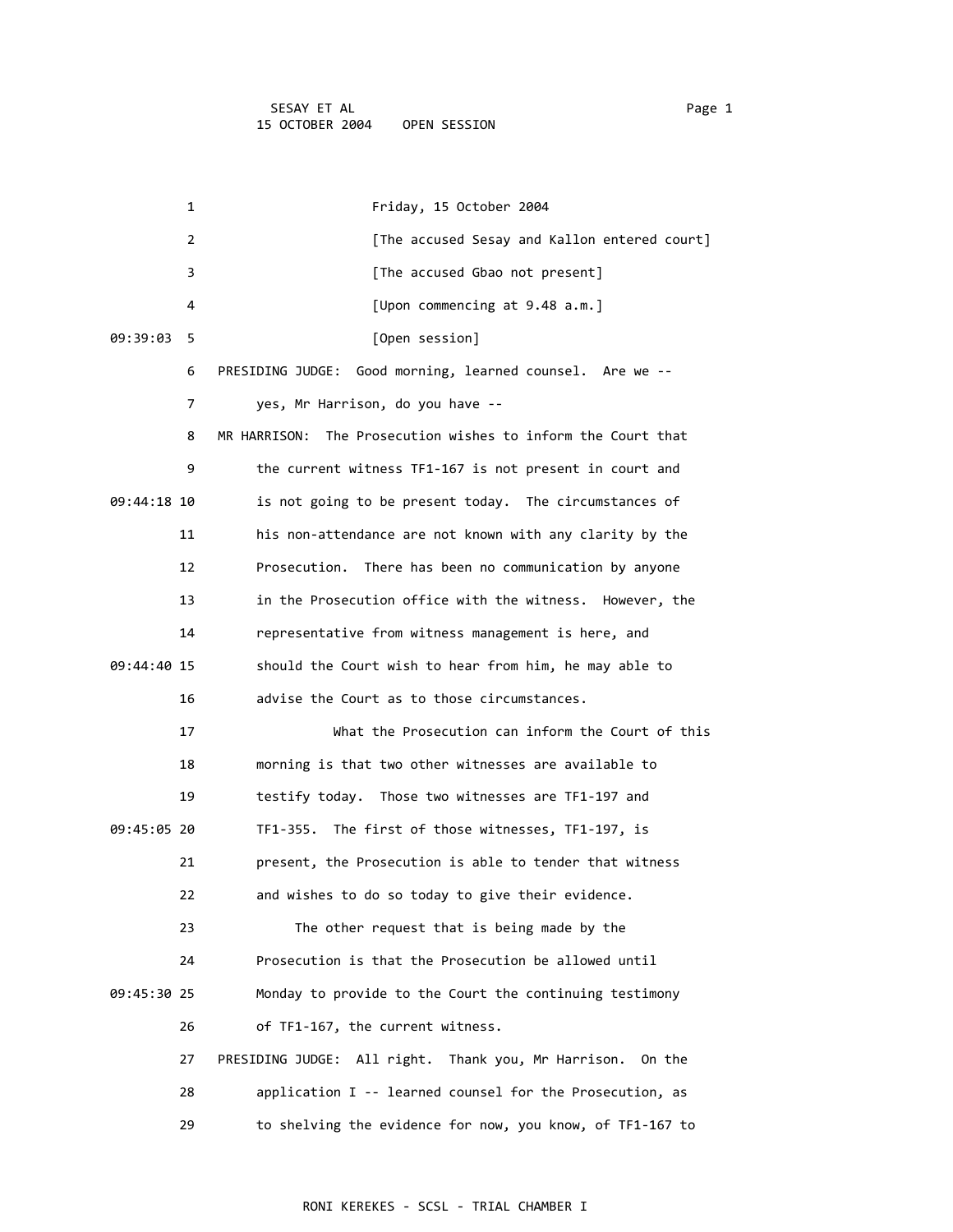|             | 1              | What would be your observations on this, learned<br>Monday.     |
|-------------|----------------|-----------------------------------------------------------------|
|             | $\overline{2}$ | counsel?                                                        |
|             | 3              | MR JORDASH: Your Honour, I feel slightly handicapped by not     |
|             | 4              | knowing what might have happened to this witness. And           |
| 09:46:25    | 5              | with Your Honour's leave, I would like to reserve my            |
|             | 6              | comments until I've heard from Mr Vahidy about what has         |
|             | 7              | happened or might have happened to this witness.<br>Until       |
|             | 8              | we know why he hasn't arrived at court, it is difficult         |
|             | 9              | to know whether to support the Prosecution or not in what       |
| 09:46:48 10 |                | they're asking the Court to do.                                 |
|             | 11             | PRESIDING JUDGE: Yes, Mr Touray.                                |
|             | 12             | MR TOURAY: Your Honour, I associate myself with the views       |
|             | 13             | expressed by learned counsel for the first accused.             |
|             | 14             | PRESIDING JUDGE: All right, thank you. Mr Cammegh.              |
| 09:47:11 15 |                | MR CAMMEGH: Your Honour, I agree. With respect, I think it      |
|             | 16             | is incumbent upon the Prosecution to give us some               |
|             | 17             | explanation, or if not the Prosecution, then anyone             |
|             | 18             | within the Court service to give us some explanation as         |
|             | 19             | to the witness's non-attendance, which Mr Jordash said,         |
| 09:47:27 20 |                | in order for us to formulate some sort of view as to how        |
|             | 21             | we, on the Defence, should proceed from here vis-a-vis          |
|             | 22             | that witness. We really have to know what sort of               |
|             | 23             | demeanour he is likely to be in, or the demeanour he was        |
|             | 24             | in whenever this decision by him was made.                      |
| 09:47:49 25 |                | On the other issue of proceeding with further                   |
|             | 26             | evidence today, I have to say, with great regret, that          |
|             | 27             | much as in the interest of expedience --                        |
|             | 28             | PRESIDING JUDGE:<br>We will visit that issue with the two arms. |
|             | 29             | We'll visit that issue, you know, later. Let's sort this        |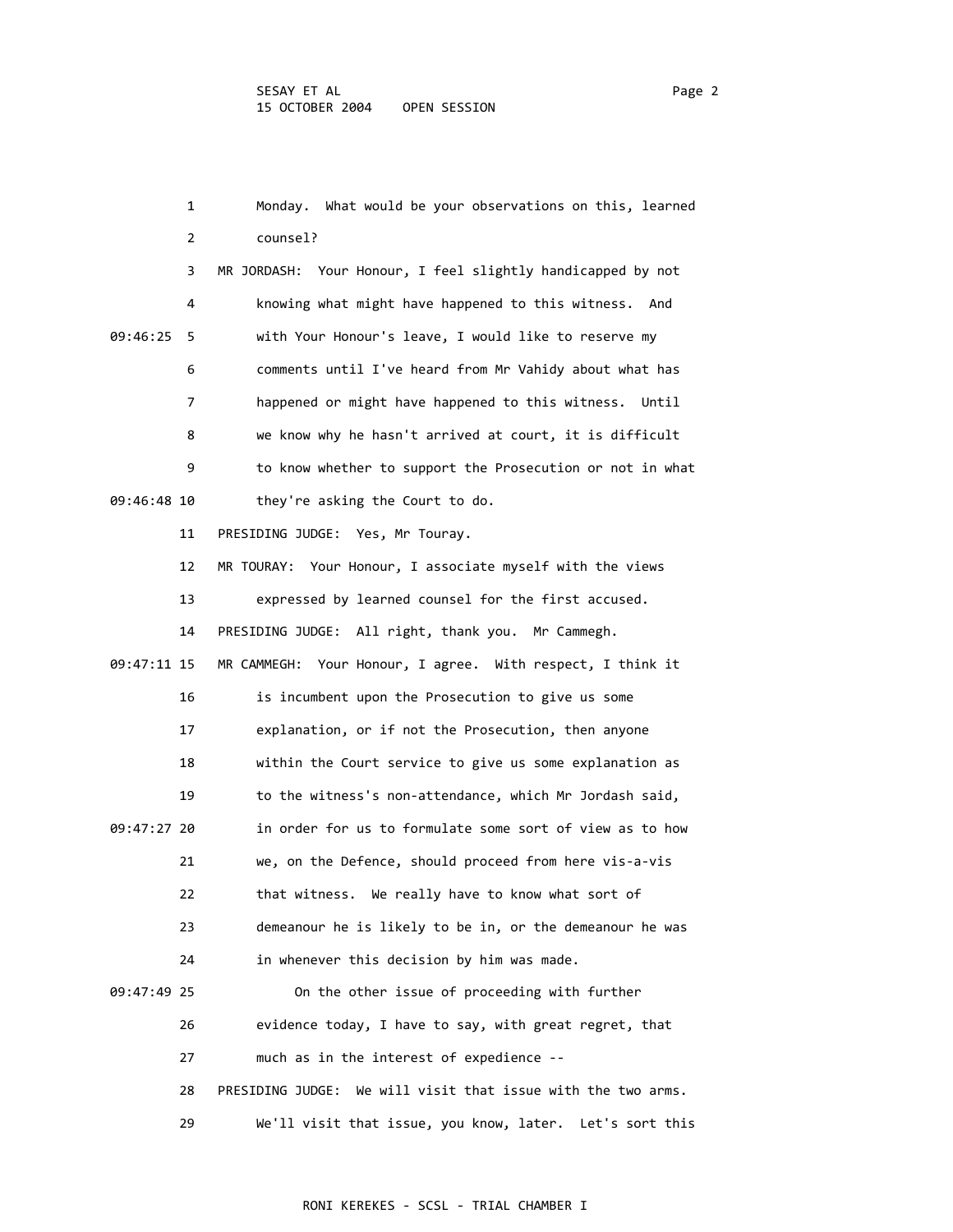|             | 1            | out, first please.                                           |
|-------------|--------------|--------------------------------------------------------------|
|             | $\mathbf{2}$ | MR CAMMEGH: Very well.                                       |
|             | 3            | PRESIDING JUDGE: Yes. I think since the Prosecution has      |
|             | 4            | indicated the presence of the Head of the Witness            |
| 09:48:31    | -5           | Protection Unit, Mr Vahidy, in court, I think we are         |
|             | 6            | inclined to the submission by the Defence -- by the          |
|             | 7            | Defence counsel that we hear from Mr Vahidy as to the        |
|             | 8            | circumstances surrounding the non-attendance today, you      |
|             | 9            | know, of that witness.                                       |
| 09:48:58 10 |              | Mr Vahidy, we would like you to give us an                   |
|             | 11           | explanation on oath, please. Can you swear in Mr Vahidy,     |
|             | 12           | please, because the Defence may want to put some             |
|             | 13           | questions to you, you never know.                            |
|             | 14           | MR JORDASH: For my part, I don't require Mr Vahidy to be     |
| 09:49:24 15 |              | sworn.                                                       |
|             | 16           | PRESIDING JUDGE: Okay. Mr Touray, you don't require?         |
|             | 17           | No, I don't.<br>MR NICOL-WILSON:                             |
|             | 18           | PRESIDING JUDGE: Mr Cammegh?                                 |
|             | 19           | MR CAMMEGH: No, Your Honour.                                 |
| 09:49:35 20 |              | PRESIDING JUDGE: So by consent then and, of course, the      |
|             | 21           | Prosecution you don't require it to be on oath.              |
|             | 22           | MR HARRISON: Not at all.                                     |
|             | 23           | PRESIDING JUDGE: Right. Mr Vahidy, we have we were trying to |
|             | 24           | satisfy the rights of the Defence who have waived their      |
| 09:49:47 25 |              | right. You may proceed, you know, to letting us know         |
|             | 26           | what the situation is.                                       |
|             | 27           | Thank you, Your Honour. This morning when the<br>MR VAHIDY:  |
|             | 28           | party, as usual, went to collect the witness, he informed    |
|             | 29           | us that he is not well enough to testify. On further         |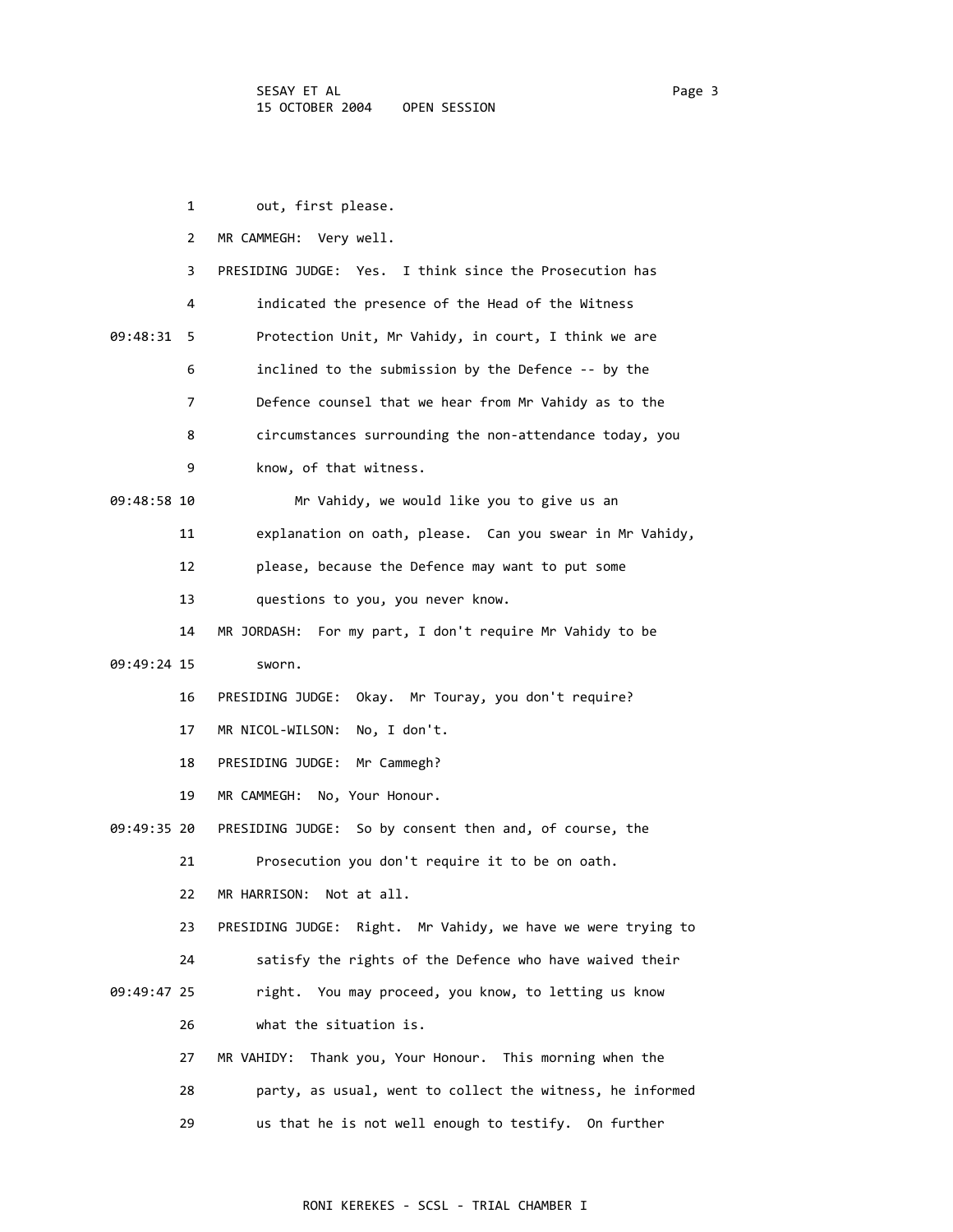| 1             | inquiry, I ascertained that apparently he had a sort of                   |
|---------------|---------------------------------------------------------------------------|
|               | very restless night and seemed to be quite agitated. As<br>$\overline{2}$ |
| 3             | a result, I sent nurse over right now who is probably                     |
| 4             | dealing with the issue now.                                               |
| 09:50:23<br>5 | JUDGE THOMPSON: Slowly, Mr Vahidy, we're writing.                         |
|               | MR VAHIDY: I'm sorry. I have sent the nurse over who is<br>6              |
|               | 7<br>dealing with the issue now and would suggest a further               |
| 8             | course of action for treatment. There is not much more I                  |
| 9             | can add at the moment, but -- except that, according to                   |
| 09:50:38 10   | him, he is not well enough to testify today and,                          |
| 11            | therefore, is not willing to come to the Court. Any                       |
| 12            | further report will be submitted after he has been                        |
| 13            | thoroughly examined by the doctors and, especially, if it                 |
| 14            | is necessary.                                                             |
| 09:51:15 15   | PRESIDING JUDGE: Yes, learned counsel, does -- I think the                |
| 16            | Bench is satisfied with the explanation. I mean, we've                    |
| 17            | recorded that explanation. Unless you have something                      |
| 18            | else to add to that.                                                      |
| 19            | MR VAHIDY: No, sir, not for the moment.                                   |
| 09:51:31 20   | PRESIDING JUDGE: All right. I think the ball is in the court              |
| 21            | of the Defence, Mr Jordash.                                               |
| 22            | MR JORDASH: If it is simply an issue of this witness being                |
| 23            | ill, I would be happy to support my learned friend's                      |
| 24            | application for this witness to be moved until Monday.<br>I               |
| 09:51:53 25   | was initially troubled by the idea that it might be down                  |
| 26            | to the witness not being willing to come to court, and                    |
| 27            | I'm very keen that this witness continues to give his                     |
| 28            | But if it is simply an issue of the witness<br>evidence.                  |
| 29            | being ill, then these things happen.                                      |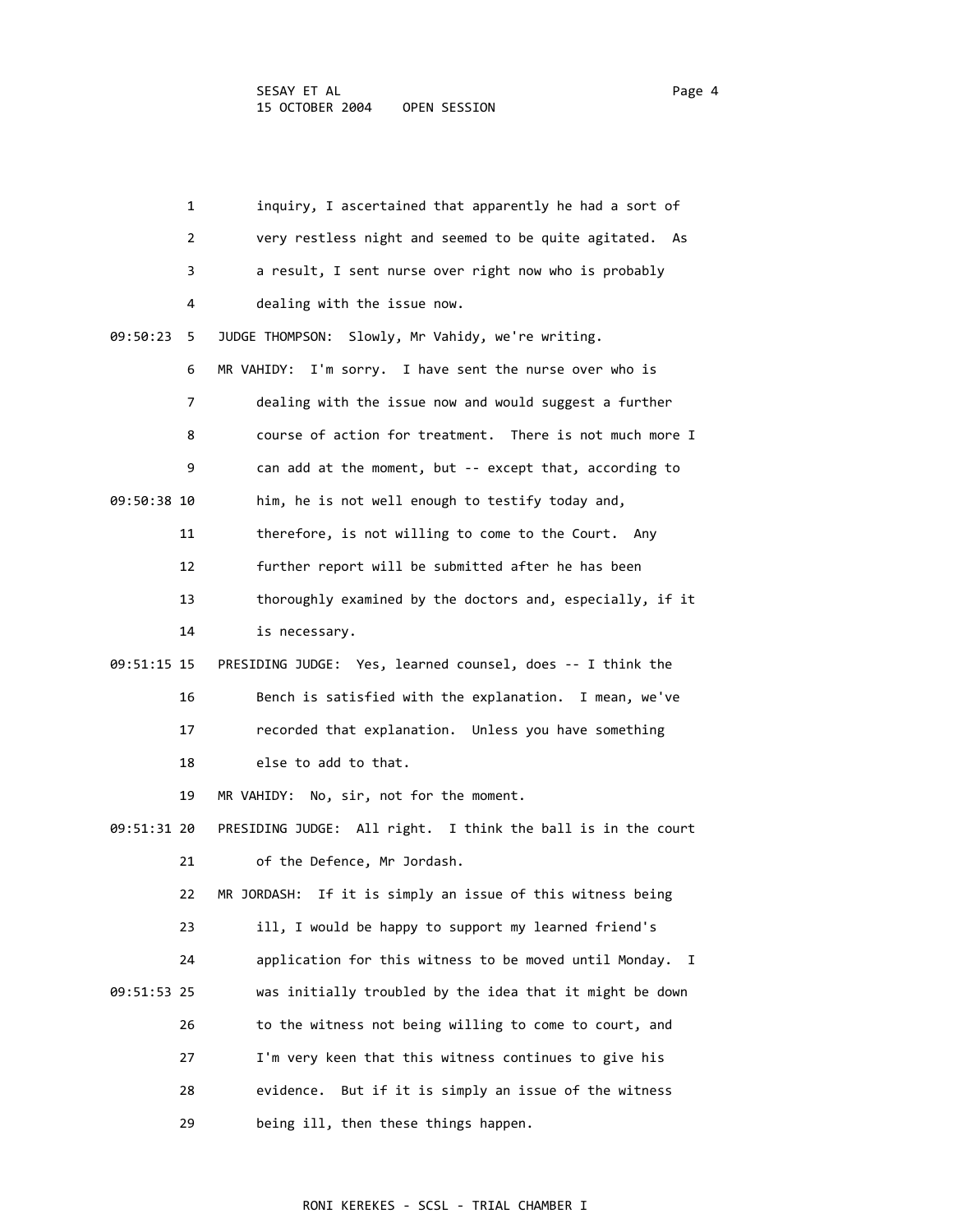|             | 1<br>MR VAHIDY: Your Honours, I would like to make an addition to |
|-------------|-------------------------------------------------------------------|
|             | I cannot definitively say, because at the moment<br>this.<br>2    |
|             | I'm relying on what the witness himself is saying. And<br>3       |
|             | he is claiming that he is not well enough to testify. If<br>4     |
| 09:52:32    | there is any other motivation, I am not really in a<br>5          |
|             | position to answer as to that. But I can only finally<br>6        |
|             | 7<br>state what his condition is after he has been thoroughly     |
|             | examined.<br>8                                                    |
|             | 9<br>MR JORDASH: Could I just inquire of Mr Vahidy when he is     |
| 09:52:49 10 | going to be examined and whether there is any indication          |
| 11          | of what his symptoms are?                                         |
| 12          | MR VAHIDY: Examined, he will be sometime during the course of     |
| 13          | this morning. I don't have a complete detail of his               |
| 14          | symptoms, but I could actually ascertain them, but                |
| 09:53:12 15 | basically he was feeling sick and shivers and chill, and          |
| 16          | that's what I gathered for this morning. He says he is            |
| 17          | not well enough to testify, but any other symptom or              |
| 18          | problem can only be ascertained after we do have a final          |
| 19          | report from the doctor.                                           |
| 09:53:31 20 | MR JORDASH:<br>Thank you. Your Honours, my position, I think,     |
| 21          | remains unchanged that if the witness is ill, the witness         |
| 22          | is ill. Hopefully he won't be on Monday.                          |
| 23          | PRESIDING JUDGE:<br>Thank you. Mr Touray.                         |
| 24          | MR NICOL-WILSON: Your Honour, we don't intend to resist the       |
| 09:54:04 25 | application of the Prosecution as the for the reasons             |
| 26          | explained.                                                        |
| 27          | Thank you. Mr Cammegh.<br>PRESIDING JUDGE:                        |
| 28          | Nothing to add, Your Honour.<br>MR CAMMEGH:                       |
| 29          | Thank you. Well, this matter stands<br>PRESIDING JUDGE:           |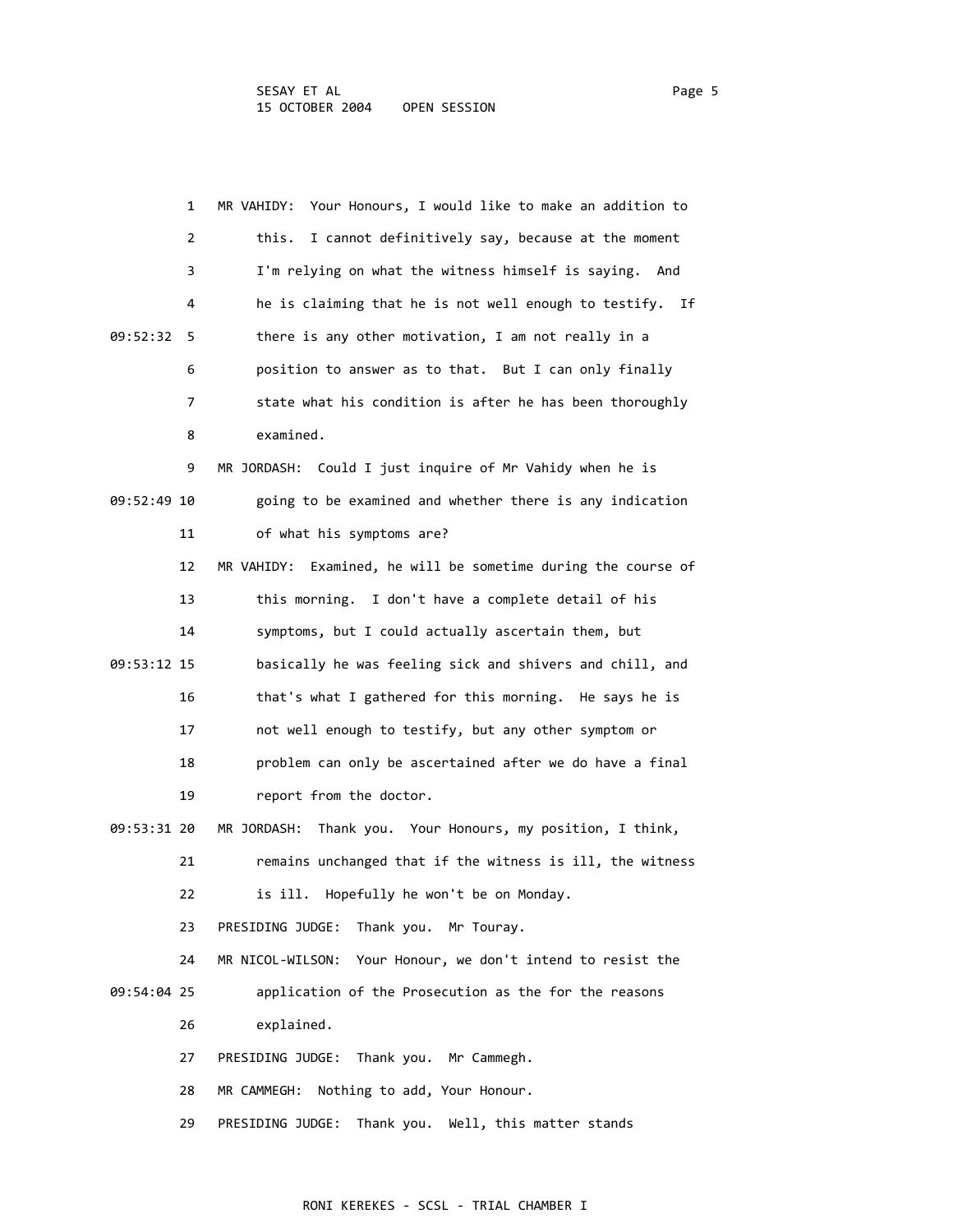|             | 1  | adjourned until Monday at 9.30 when we would -- it stands     |
|-------------|----|---------------------------------------------------------------|
|             | 2  | adjourned until Monday at 9.30.                               |
|             | 3  | MR HARRISON: Would the Court wish to consider the suggestion  |
|             | 4  | of the Prosecution --                                         |
| 09:55:13    | 5  | PRESIDING JUDGE: That is the first arm of the application.    |
|             | 6  | We're dealing, first of all, with your application to         |
|             | 7  | adjourn. And that is the ruling, you know, on the             |
|             | 8  | application to adjourn.                                       |
|             | 9  | MR HARRISON:<br>Thank you.                                    |
| 09:55:22 10 |    | PRESIDING JUDGE: This matter is adjourned to Monday at 9.30.  |
|             | 11 | Now, there is a second application that is made by            |
|             | 12 | the Prosecution that they have witnesses standing by and      |
|             | 13 | we -- they intend -- they're prepared to proceed with the     |
|             | 14 | testimony of these witnesses. Does that -- what is the        |
| 09:55:49 15 |    | reaction of the Defence? I know Mr Cammegh wanted to          |
|             | 16 | submit on this, but, you know, I asked him to hold on,        |
|             | 17 | but we may stand around, as usual.                            |
|             | 18 | Mr Jordash, what would be your reaction to this               |
|             | 19 | application by the Prosecution?                               |
| 09:56:04 20 |    | MR JORDASH: I would oppose the application as vigorously as I |
|             | 21 | am able. I'd anticipated -- the Sesay team had                |
|             | 22 | anticipated that this witness, who is ill, would be           |
|             | 23 | giving evidence until perhaps next Wednesday.<br>Ι.           |
|             | 24 | certainly had probably a day and a half of                    |
| 09:56:24 25 |    | cross-examination for this witness and I anticipated he       |
|             | 26 | would be a good part of today in chief.                       |
|             | 27 | The witnesses that the Prosecution are seeking to             |
|             | 28 | have called would, therefore, not have given evidence         |
|             | 29 | probably until next Thursday, perhaps, at earliest.<br>Your   |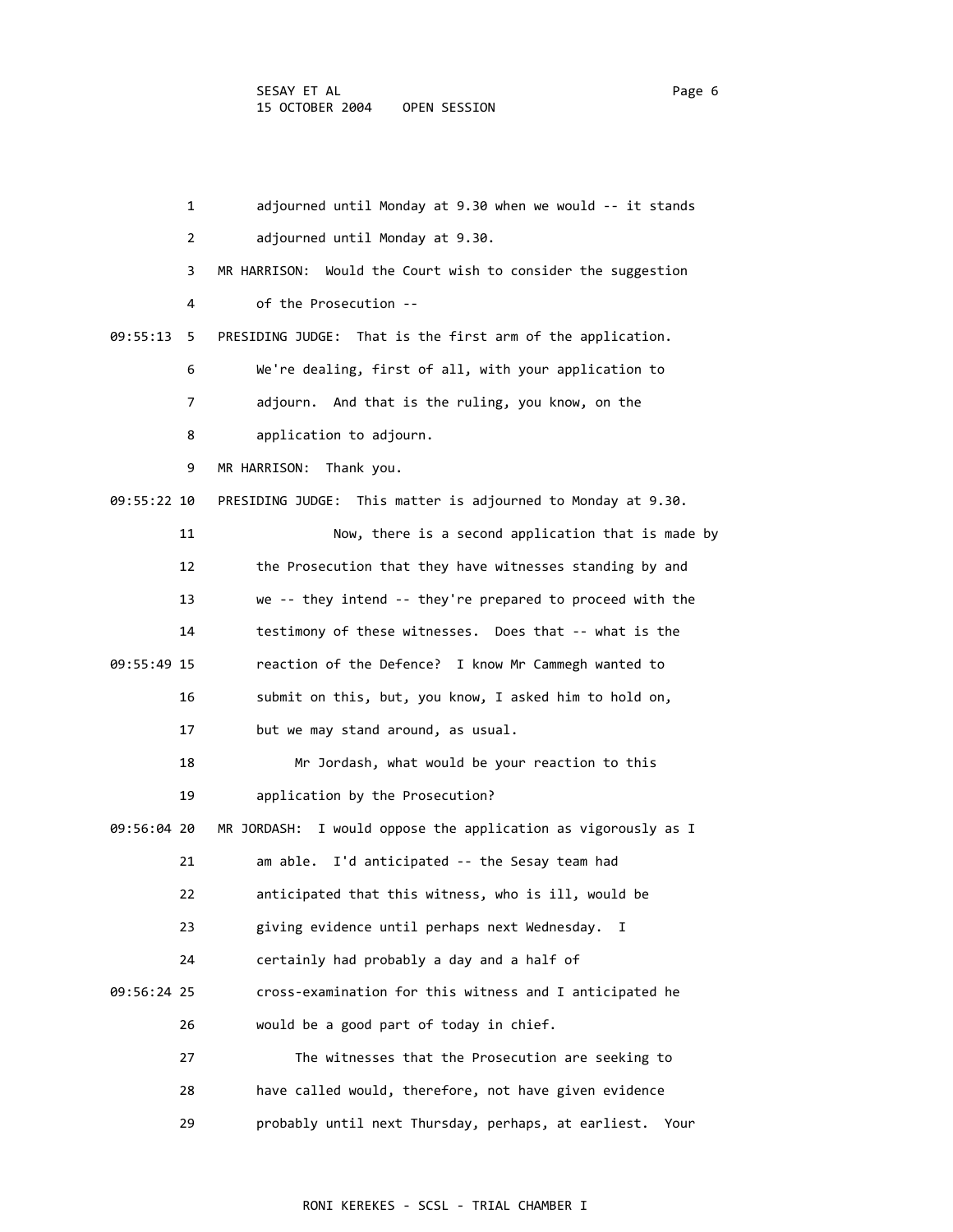|             | 1  | Honours will appreciate that the Defence can only do so   |
|-------------|----|-----------------------------------------------------------|
|             | 2  | much as we move along. We cannot be fully prepared for    |
|             | 3  | every witness this session and we, obviously, gauge our   |
|             | 4  | preparation according to when those witnesses will be     |
| 09:57:04    | 5  | called, especially when there are -- when they are large  |
|             | 6  | witnesses or witnesses who testified to a large part of   |
|             | 7  | the indictment, like the last two witnesses. So all our   |
|             | 8  | preparation has been very much focused on those two       |
|             | 9  | witnesses.                                                |
| 09:57:22 10 |    | So we would opposed the application simply because,       |
|             | 11 | firstly, we certainly are not in a position to            |
|             | 12 | cross-examine today, because I certainly have not sat     |
|             | 13 | down to prepare with the rest of the team for             |
|             | 14 | cross-examination of the next two witnesses. But in       |
| 09:57:37 15 |    | relation to also simply taking detailed last-minute       |
|             | 16 | instructions, a task which is essential for every         |
|             | 17 | witness, notwithstanding the fact we have previously      |
|             | 18 | prepared those witnesses, has not begun on those next few |
|             | 19 | witnesses.                                                |
| 09:57:55 20 |    | At an absolute push, if this Court was minded to          |
|             | 21 | continue, we could be ready for the next witness by this  |
|             | 22 | afternoon, at an absolute push, but as I understand my    |
|             | 23 | learned friend's application, it is an application not to |
|             | 24 | call the next witness, but the witness after that, so the |
| 09:58:18 25 |    | fourth witness in this session who deals with some        |
|             | 26 | significant issues concerning the indictment.<br>And we   |

 27 could not, I would respectfully submit, be ready to 28 proceed with that witness today. So I do opposed it as 29 vigorously as I am able.

## RONI KEREKES ‐ SCSL ‐ TRIAL CHAMBER I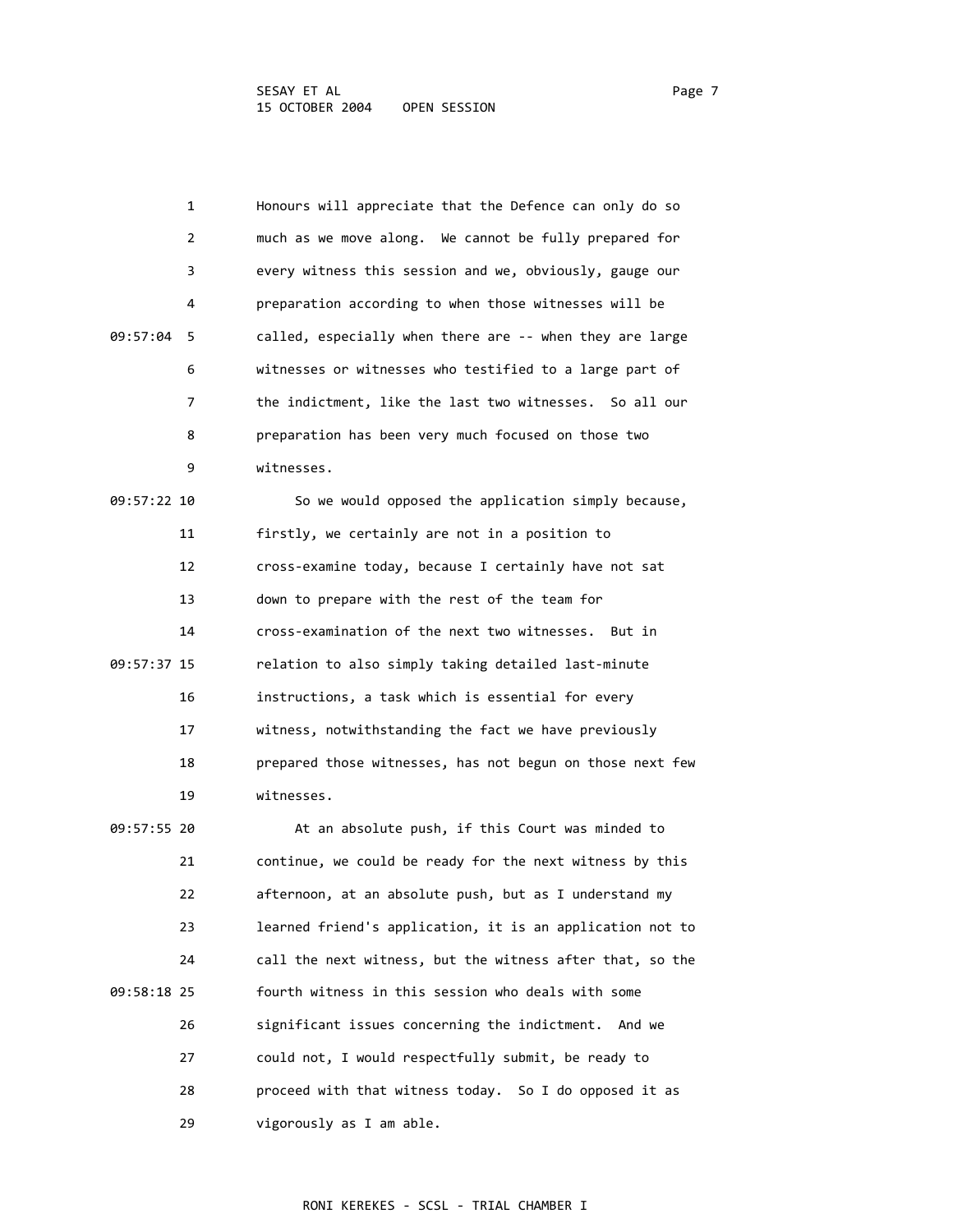1 PRESIDING JUDGE: Yes, Mr Touray.

|             | $\overline{2}$ | MR NICOL-WILSON: Your Honour, on behalf of the second, Morris  |
|-------------|----------------|----------------------------------------------------------------|
|             | 3              | Kallon, we associate with the views of counsel for the         |
|             | 4              | first accused.                                                 |
| 09:58:50    | 5              | PRESIDING JUDGE: Mr Cammegh?                                   |
|             | 6              | MR CAMMEGH: Your Honour, hearing what Mr Jordash has just      |
|             | 7              | said, whilst I know he is keen to act with the greatest        |
|             | 8              | of expediency, the difficulty with calling a witness           |
|             | 9              | simply in-chief today would be that proceedings that have      |
| 09:59:10 10 |                | already been truncated, by virtue of the current witness       |
|             | 11             | being adjourned until Monday, will be truncated even           |
|             | 12             | further, because, of course, we will then face a               |
|             | 13             | situation on Monday where we have got to accommodate the       |
|             | 14             | rest of the current witness's evidence in-chief and            |
| 09:59:26 15 |                | thereafter his cross-examination, and at some point we're      |
|             | 16             | going to have to get around to the fresh witness's             |
|             | 17             | cross-examination and things will become very truncated        |
|             | 18             | indeed. So with the best will in the world, my                 |
|             | 19             | submission would be that, in all the circumstances, we         |
| 09:59:48 20 |                | ought to adjourn in order that we can hopefully carry on       |
|             | 21             | with the current witness on Monday and thereafter take         |
|             | 22             | the following witnesses in their correct order.                |
|             | 23             | PRESIDING JUDGE:<br>I just have one question to put to learned |
|             | 24             | counsel. We have just been told that TF1-167 is ill; he        |
| 10:00:10 25 |                | says he is ill. He is being examined, you know, today.         |
|             | 26             | We do not know to what extent he might be in shape, you        |
|             | 27             | know, to be in court on Monday. We cannot -- I don't           |
|             | 28             | want us to presume that he would necessarily be in court       |
|             | 29             | on Monday. If he isn't in court on Monday, certainly the       |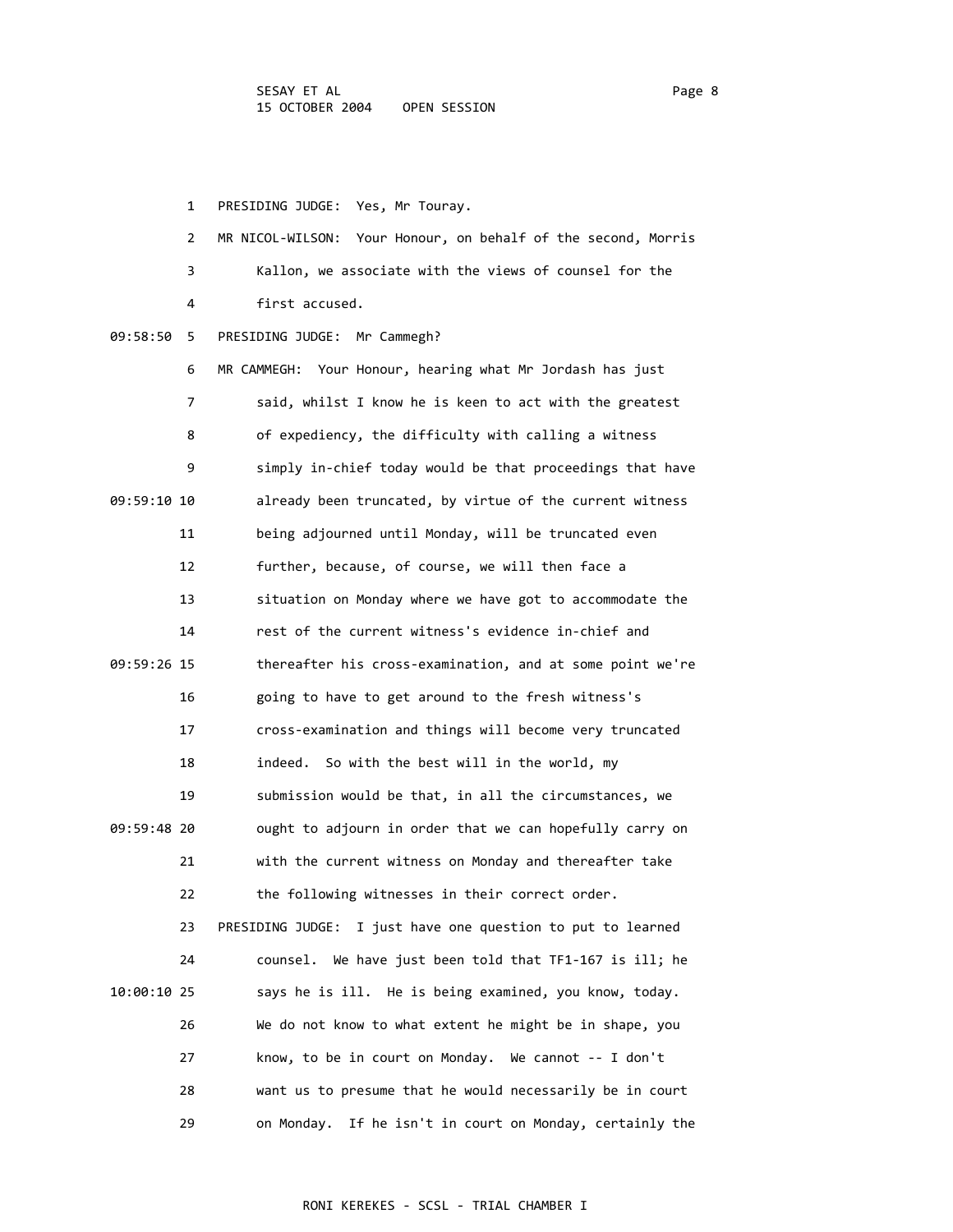|             | 1  | Tribunal, you know, would like to continue its work.             |
|-------------|----|------------------------------------------------------------------|
|             | 2  | Indeed.<br>MR CAMMEGH:                                           |
|             | 3  | PRESIDING JUDGE: I know, I very much understand, you know,       |
|             | 4  | the stand of the Defence, because if you're focused on a         |
| 10:00:48    | 5  | witness, you're not necessarily focused on all the               |
|             | 6  | witnesses, particularly a trial as complicated as this.          |
|             | 7  | That I'm prepared to concede. But if this witness is not         |
|             | 8  | there, you know, on Monday, I think we should be able --         |
|             | 9  | he might be here. If he's there on Monday, that's fine.          |
| 10:01:09 10 |    | There's no problem. But if he isn't, we have to move and         |
|             | 11 | I think that is where I would be asking the Defence, you         |
|             | 12 | know, to understand and maybe be prepared to take some           |
|             | 13 | standby or alternative witness in the course of our              |
|             | 14 | proceedings on Monday and that will depend, of course, on        |
| 10:01:30 15 |    | your agreement with the Prosecution.                             |
|             | 16 | MR CAMMEGH:<br>I don't think anybody on this side of the room -- |
|             | 17 | and I'm sure my learned friend for the Prosecution would         |
|             | 18 | be only eager to set this particular suggestion in               |
|             | 19 | Over the weekend we will all have time to<br>motion.             |
| 10:01:51 20 |    | prepare for either one of those two fresh witnesses.<br>Ιf       |
|             | 21 | my learned friend for the Prosecution would care to              |
|             | 22 | indicate which one he would prefer to call first, that           |
|             | 23 | would give us a clearly substantial benefit. If we can           |
|             | 24 | leave it in this way: That we adjourn today in the hope          |
| 10:02:13 25 |    | that 167 comes back promptly on Monday, but failing that,        |
|             | 26 | if my learned friend would care to indicate which witness        |
|             | 27 | he would want to call in lieu on Monday, then we've got          |
|             | 28 | the weekend to prepare for him. And nobody on this side          |
|             | 29 | of the room, I'm sure, is going to suggest that we don't         |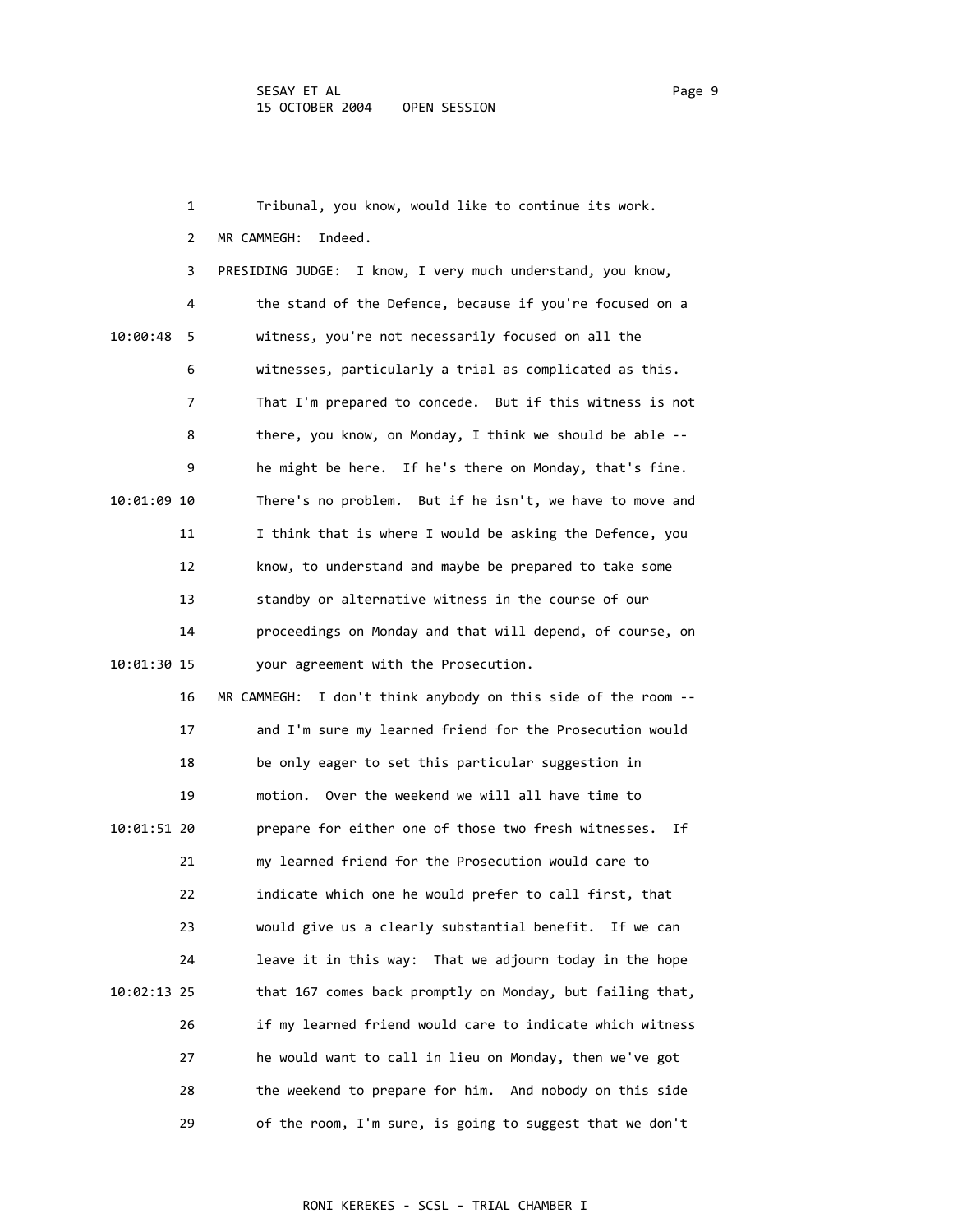1 crack on with a fresh witness if the need arises. 2 PRESIDING JUDGE: Okay, thank you. 3 JUDGE BOUTET: I would like to hear as to why it would not be 4 feasible or possible to start the examination‐in‐chief of 10:02:48 5 a witness. I've heard your comments that it may confuse 6 you, but you are an experienced counsel and I know you 7 are not to be confused that easily. I'm sure you've done 8 that in past. We're talking examination‐in‐chief of one 9 of those two witnesses. I have not got a clue as to the 10:02:57 10 length of examination‐in‐chief, but I doubt ‐‐ based on 11 past experience in these trials up to now, it has never 12 been of less than half a day. And I'm saying this 13 with ‐‐ I'm talking this afternoon, not this morning, 14 because to lose a full day of trial is quite a lot, given 10:03:18 15 that we have limited time frame and especially, we were 16 dividing that on a monthly basis. So that is my concern 17 at this time. I'm just asking you the question. I'm not 18 trying to put undo pressure on you. I know this slight 19 opening was made by Mr Jordash, so I would want to know 10:03:37 20 from you. 21 MR CAMMEGH: Given my personal circumstances in this case, and 22 if it was just down to me, I would probably be content to 23 hear the witness in chief. I think Mr Jordash probably 24 has a slightly more problematical situation than I do 10:03:54 25 and, no doubt, Mr Touray also. My objection to hearing a 26 witness in‐chief today is simply this: That it is going 27 to ‐‐ I use the word "truncate". It is going to create a 28 certain hiatus at some point. We're going to have to 29 delay the completion of one witness in order to

## RONI KEREKES ‐ SCSL ‐ TRIAL CHAMBER I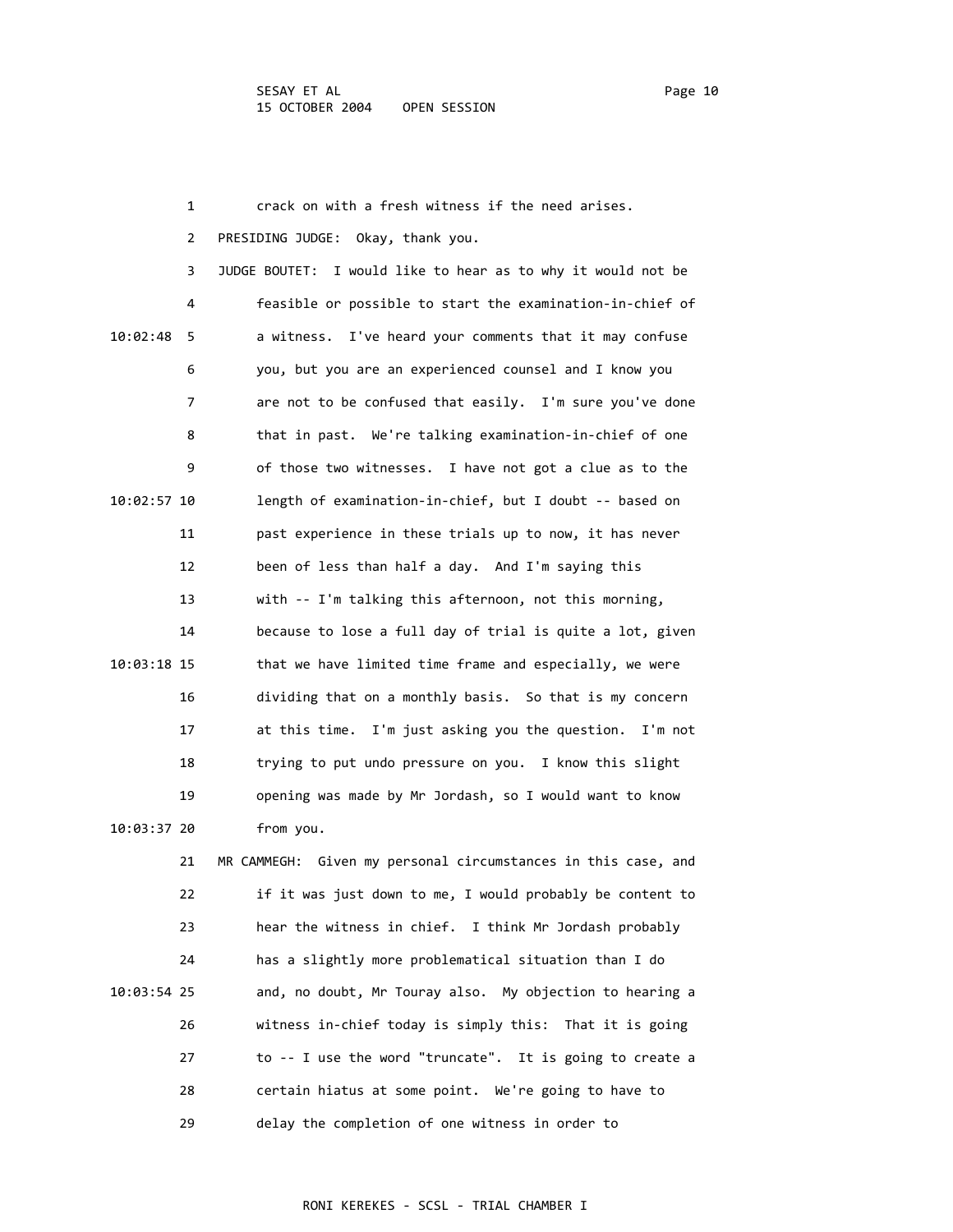| 1              | accommodate the other one at some point down the line; it       |
|----------------|-----------------------------------------------------------------|
| 2              | is simply that. Your Honour, I hope, is right, I don't          |
| 3              | think it would unduly confuse me, but it simply to try          |
| 4              | and keep things some semblance of order so we don't have        |
| 10:04:29<br>-5 | to keep jumping backwards and forwards to complete              |
| 6              | various witnesses. I think Mr Jordash's position is             |
| 7              | probably a little bit more substantial on this point than       |
| 8              | mine.                                                           |
| 9              | JUDGE BOUTET:<br>Thank you. Mr Touray.                          |
| 10:04:43 10    | MR NICOL-WILSON: Your Honour, in line with your continuous      |
| 11             | directions, we are always prepared to deal with a standby       |
| 12             | witness. And this case we're prepared to deal with              |
| 13             | TF1-355, who is supposed to be the third witness in this        |
| 14             | trial session, but this is not even the witness the             |
| 10:04:59 15    | Prosecution intends to call. The Prosecution intends to         |
| 16             | call the fourth witness and another witness and we do not       |
| 17             | even have the statements of this witness in court. So           |
| 18             | we're opposed to the examination-in-chief this morning,         |
| 19             | but we will be inclined to allow the examination-in-chief       |
| 10:05:15 20    | to go this afternoon.                                           |
| 21             | JUDGE BOUTET:<br>I want to make sure I hear you. You're saying  |
| 22             | if it were 355, you might be inclined to hear -- you            |
| 23             | would have no objection in principle to that.                   |
| 24             | No objection whatsoever, Your Honour, if it<br>MR NICOL-WILSON: |
| 10:05:30 25    | is with regards to 355.                                         |
| 26             | JUDGE BOUTET: Thank you. Mr Jordash, was it 355 as well that    |
| 27             | you said you might -- I didn't hear you to say you would        |
| 28             | be, but you might be?                                           |
| 29             | MR JORDASH:<br>It was the next witness, 355, yes.               |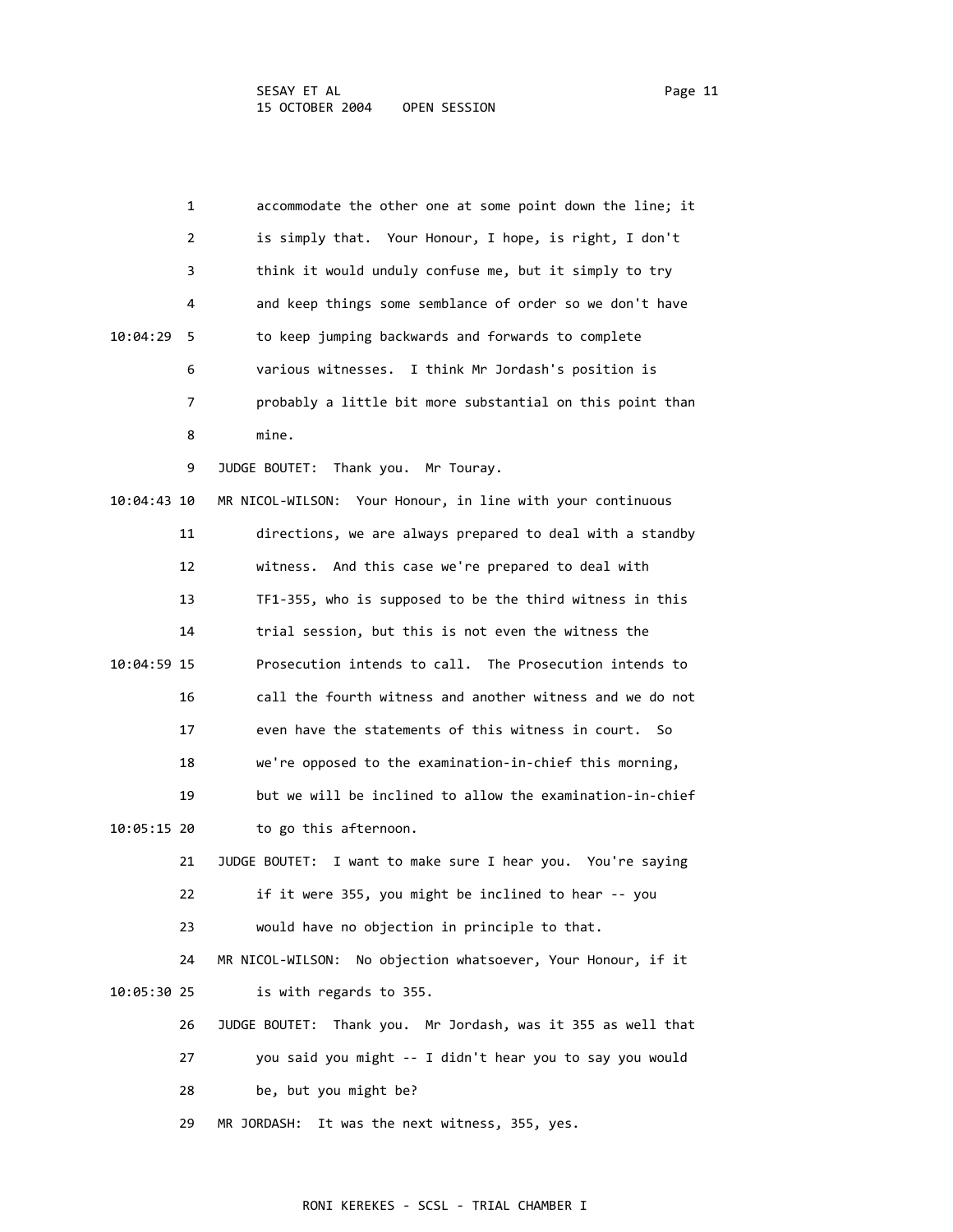|             | 1  | JUDGE BOUTET: So the Prosecution had suggested to start with    |
|-------------|----|-----------------------------------------------------------------|
|             | 2  | 197 and then 355. You're saying if were 355 -- 197 you          |
|             | 3  | have strong objection, because you're absolutely not            |
|             | 4  | ready.                                                          |
| 10:05:59    | 5  | MR JORDASH:<br>Yes. 355 I don't have too much problem with.     |
|             | 6  | TF1-355 can be made available to the Court at a<br>MR HARRISON: |
|             | 7  | time deemed appropriate. If the Defence feel that it is         |
|             | 8  | of assistance to them to adjourn until either 1.00 or           |
|             | 9  | 2.00 before resuming a session, if they need that time to       |
| 10:06:24 10 |    | prepare, there would be no opposition to that. But 355          |
|             | 11 | is available. The time estimate for the direct                  |
|             | 12 | examination is two to three hours.                              |
|             | 13 | [Trial Chamber confer]                                          |
|             | 14 | PRESIDING JUDGE: Learned counsel, we -- the Bench is very,      |
| 10:09:11 15 |    | very conscious of the procedural complexities and the           |
|             | 16 | involvement, you know -- the procedural involvement in          |
|             | 17 | these cases and we think that, you know, that nobody is         |
|             | 18 | entitled -- you know, nobody should be taken by surprise.       |
|             | 19 | We're trying to avoid anything by ambush in this                |
| 10:09:34 20 |    | Tribunal. We think that the events of this morning are          |
|             | 21 | not attributable to anybody's, you know, faults.<br>It just     |
|             | 22 | came from nowhere and we are all faced with a certain           |
|             | 23 | reality; the absence of a major witness who we were             |
|             | 24 | supposed to hear today. We presume, we assume that he           |
| 10:09:54 25 |    | might be available on Monday. We're optimistic, but we          |
|             | 26 | feel, you know, that there is some element of reluctance        |
|             | 27 | on the side of the Defence to even go with 355 -- or 335,       |
|             | 28 | because they have to be given time to prepare for the           |
|             | 29 | Defence of their clients.<br>And we think that, you know,       |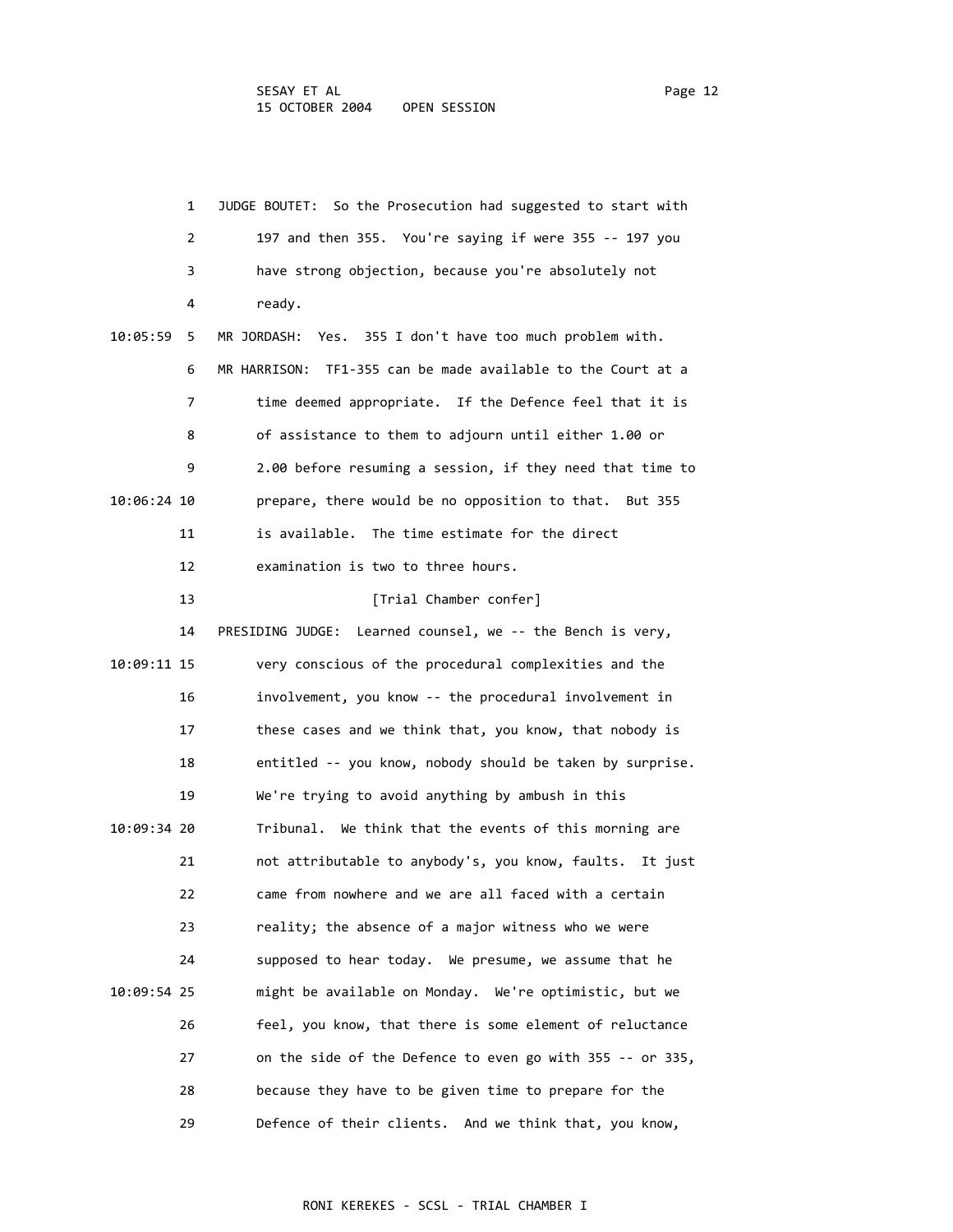|             | 1  | it is more in conformity, you know, with judicial           |
|-------------|----|-------------------------------------------------------------|
|             | 2  | practice and judicial fairness that we adjourn the          |
|             | 3  | proceedings, you know, to Monday. The Prosecution and       |
|             | 4  | the Defence will agree on the standby witnesses who will    |
| 10:10:38    | 5  | have to testify on Monday in the event of 167, you know,    |
|             | 6  | not being present for the proceedings. I think the          |
|             | 7  | principles of fairness, you know, require that we allow     |
|             | 8  | the Defence to be fully prepared over the weekend for       |
|             | 9  | whatever eventuality they have to face on Monday.<br>We     |
| 10:11:04 10 |    | expect that there will be the usual discussions, you        |
|             | 11 | know, with the Prosecution on how we are going to           |
|             | 12 | proceed, which witnesses we're going to take, because       |
|             | 13 | I hear from the third accused -- or rather, the second      |
|             | 14 | accused Defence team, you know, that they don't --          |
| 10:11:18 15 |    | they've not even been served with some statements of some   |
|             | 16 | witnesses I think.                                          |
|             | 17 | MR NICOL-WILSON: No, Your Honour. We have been served, but  |
|             | 18 | we do not have the statements of such witnesses in Court    |
|             | 19 | at the moment.                                              |
| 10:11:30 20 |    | PRESIDING JUDGE: Oh, you don't have them in court at the    |
|             | 21 | In any event, that also underlies the assumption<br>moment. |
|             | 22 | of non-preparedness, you know, to move with these trials.   |
|             | 23 | So on the principle of fairness to all the partes, we       |
|             | 24 | will adjourn the proceedings. It is nobody's fault.         |
| 10:11:49 25 |    | We'll adjourn the proceedings today in order to allow the   |
|             | 26 | Defence to properly -- Defence counsel to properly          |
|             | 27 | prepare the Defence of their clients. We will adjourn       |
|             | 28 | until Monday at 9.30 and continue with the proceedings.     |
|             | 29 | But, please, the Prosecution and the Defence should         |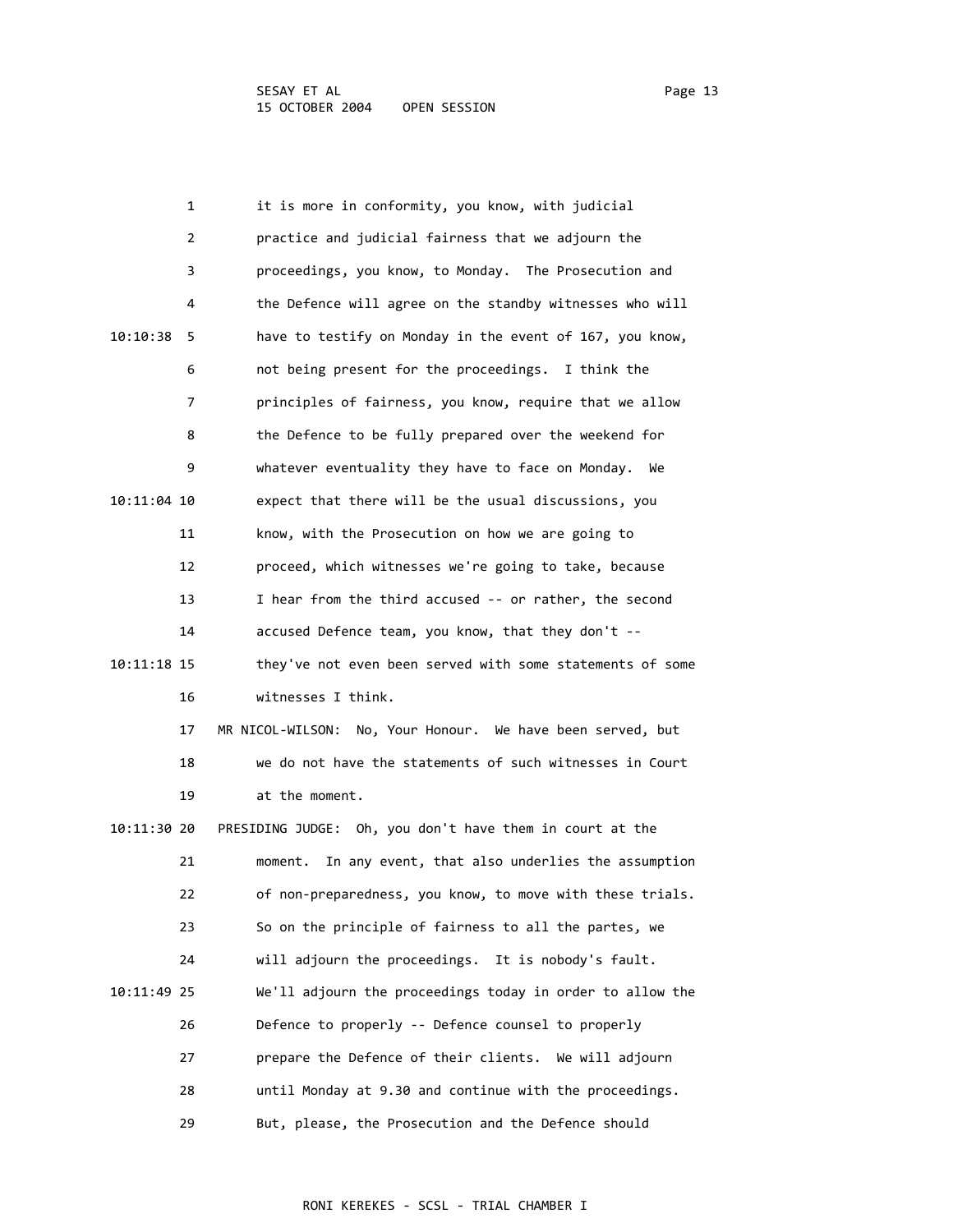| 1               | arrange themselves, you know, properly so that we know      |
|-----------------|-------------------------------------------------------------|
| $\overline{2}$  | that the witnesses -- we'll have one witness here and a     |
| 3               | standby. The Defence should be as prepared to go on with    |
| 4               | the witness as it should be prepared to go on with the      |
| 10:12:23<br>- 5 | standby witness. That is the directive, you know, that      |
| 6               | we're giving here. Yes, Mr Jordash.                         |
| 7               | MR JORDASH: Just to say thank you very much for the Court's |
| 8               | understanding. We do appreciate it.                         |
| 9               | PRESIDING JUDGE: Thank you. This said learned counsel, we   |
| 10:12:49 10     | are adjourning the proceedings to Monday. We wish all of    |
| 11              | you a very happy weekend. Thank you.                        |
| 12              | [Whereupon the hearing adjourned at 10.15 a.m., to be       |
| 13              | reconvened on Monday, the 18th day of October 2004, at      |
| 14              | $9.30 a.m.$ ]                                               |
| 15              |                                                             |
| 16              |                                                             |
| 17              |                                                             |
| 18              |                                                             |
| 19              |                                                             |
| 20              |                                                             |
| 21              |                                                             |
| 22              |                                                             |
| 23              |                                                             |
| 24              |                                                             |
| 25              |                                                             |
| 26              |                                                             |
| 27              |                                                             |
| 28              |                                                             |
| 29              |                                                             |